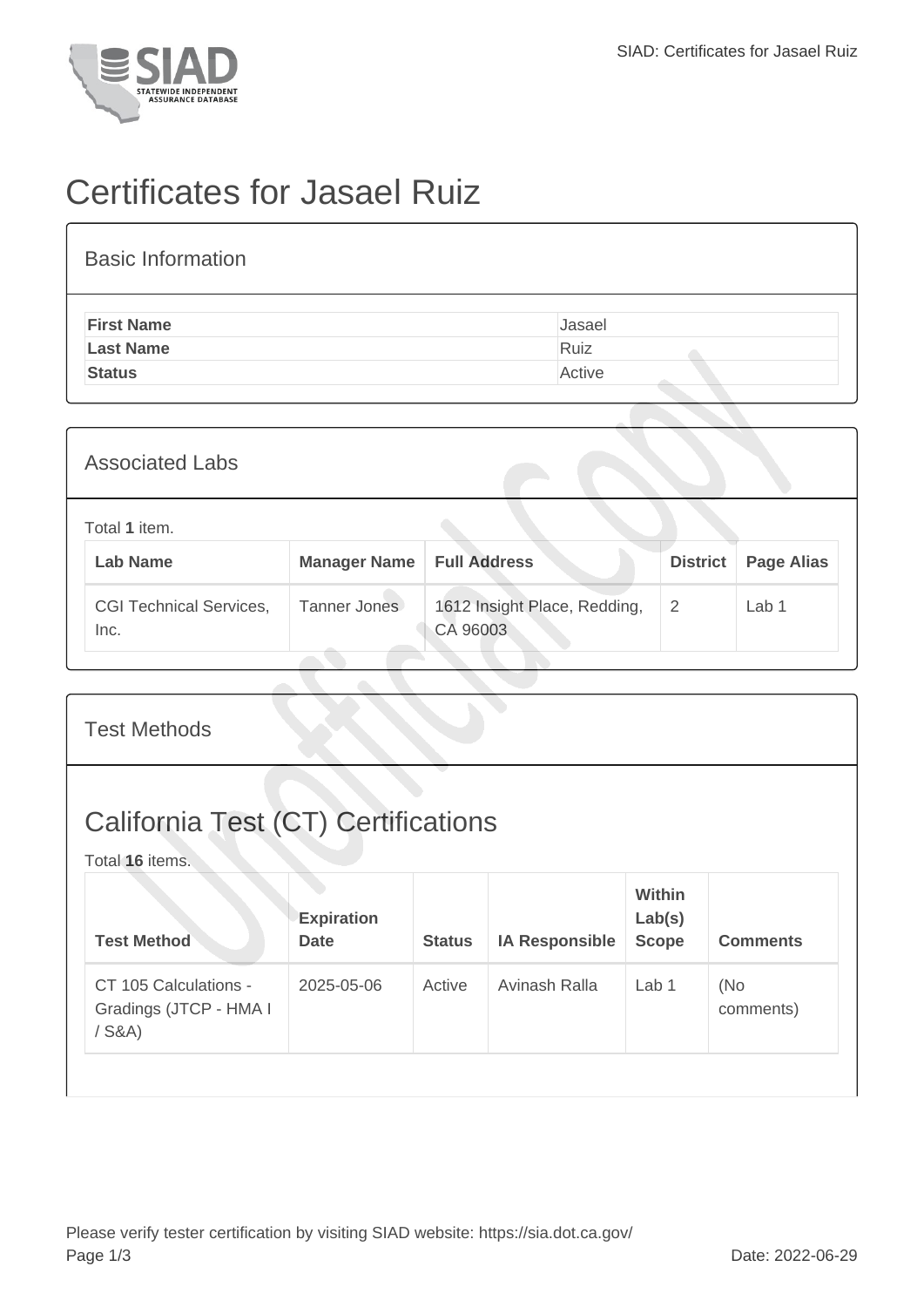

| <b>Test Method</b>                                                                 | <b>Expiration</b><br><b>Date</b> | <b>Status</b>                | <b>IA Responsible</b> | <b>Within</b><br>Lab(s)<br><b>Scope</b> | <b>Comments</b>   |
|------------------------------------------------------------------------------------|----------------------------------|------------------------------|-----------------------|-----------------------------------------|-------------------|
| CT 125 AGG Sampling -<br><b>AGGREGATES (JTCP -</b><br><b>HMA I / S&amp;A)</b>      | 2025-05-10                       | Active                       | Alexis England        | Lab 1                                   | (No)<br>comments) |
| CT 125 AGG Sampling -<br><b>AGGREGATES</b>                                         | 2022-06-23                       | <b>Expired</b>               | Loren Lee             | Lab <sub>1</sub>                        | (No<br>comments)  |
| CT 125 BIT Sampling -<br><b>BITUMINOUS</b>                                         | 2025-05-10                       | Active<br>$\curvearrowright$ | <b>Alexis England</b> | Lab <sub>1</sub>                        | (No)<br>comments) |
| CT 125 GEN Sampling -<br><b>GENERAL</b>                                            | 2025-05-10                       | Active                       | Alexis England        | Lab <sub>1</sub>                        | (No)<br>comments) |
| CT 125 HMA Sampling -<br><b>HMA</b>                                                | 2024-05-10                       | Active                       | Alexis England        | Lab 1                                   | (No)<br>comments) |
| CT 201 Sample<br>Preparation - Soil and<br>Aggregates (JTCP -<br><b>S&amp;A)</b>   | 2025-05-06                       | Active                       | Avinash Ralla         | Lab <sub>1</sub>                        | (No)<br>comments) |
| CT 202 Sieve analysis -<br>Fine and Coarse<br>Aggregates (JTCP -<br>S&A)           | 2025-05-06                       | Active                       | Avinash Ralla         | Lab <sub>1</sub>                        | (No)<br>comments) |
| CT 205 Percent Crushed<br>Particles (JTCP - S&A)                                   | 2025-05-06                       | Active                       | Avinash Ralla         | Lab 1                                   | (No<br>comments)  |
| CT 216 Relative<br>Compaction - Soils and<br>Aggregates (JTCP -<br><b>S&amp;A)</b> | 2025-05-06                       | Active                       | Avinash Ralla         | Lab <sub>1</sub>                        | (No)<br>comments) |